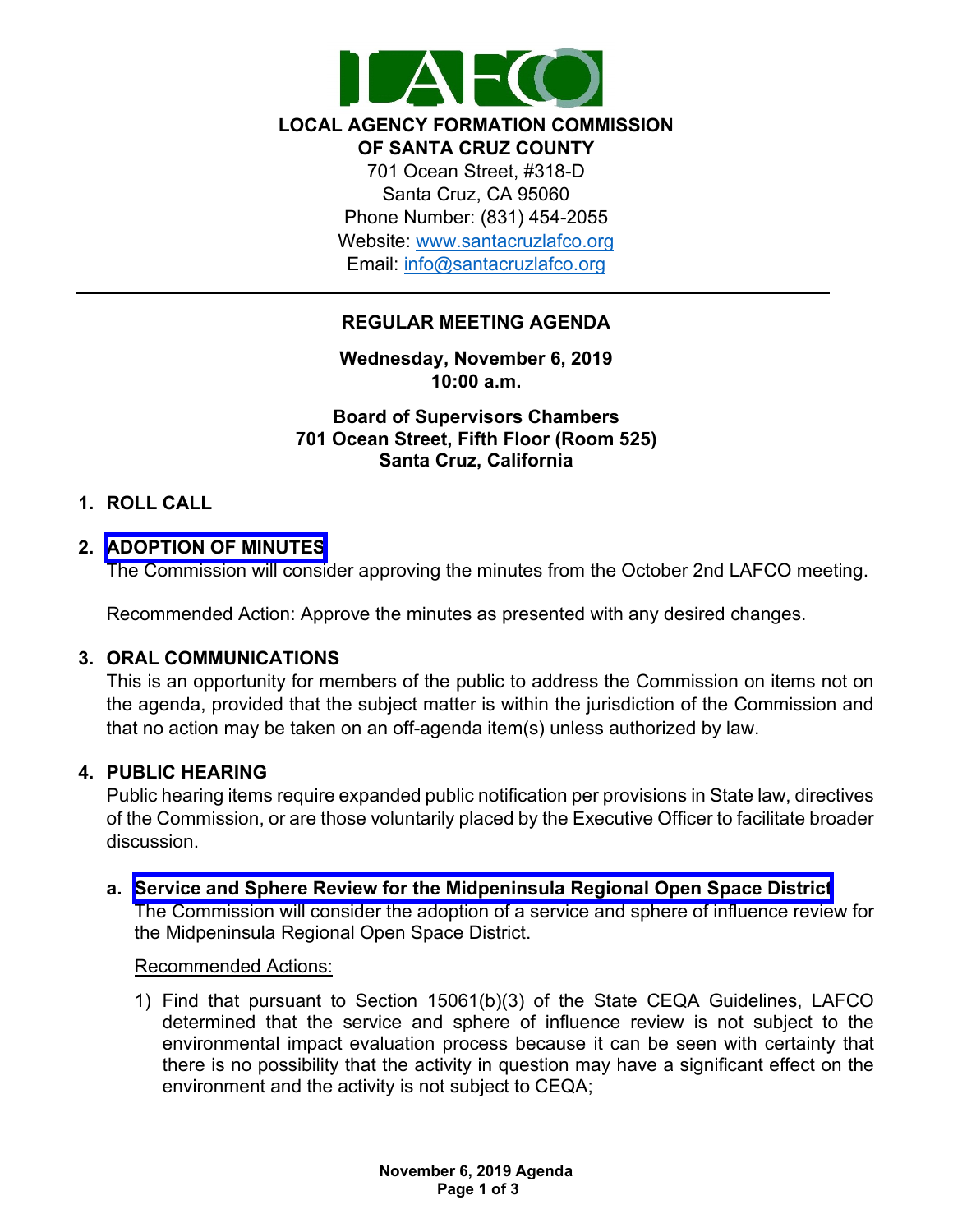- 2) Determine, pursuant to Government Code Section 56425, the Local Agency Formation Commission of Santa Cruz County is required to develop and determine a sphere of influence for the Midpeninsula Regional Open Space District, and review and update, as necessary;
- 3) Determine, pursuant to Government Code Section 56430, the Local Agency Formation Commission of Santa Cruz County is required to conduct a service review before, or in conjunction with an action to establish or update a sphere of influence; and
- 4) Adopt a Resolution (LAFCO No. 2019-21) approving the 2019 Service and Sphere of Influence Review for the Midpeninsula Regional Open Space District, with the following terms and conditions:
	- a. Reaffirm the District's current sphere of influence within Santa Cruz County;
	- b. Analyze possible annexation and/or sphere amendment to include parcels owned by the District, within Santa Cruz County, during the next service review cycle; and
	- c. Direct the Executive Officer to distribute a copy of the adopted service and sphere review to Santa Clara LAFCO as the principal LAFCO and other interested or affected parties, including but not limited to the Land Trust of Santa Cruz County, and San Mateo LAFCO.

# **5. OTHER BUSINESS**

Other business items involve administrative, budgetary, legislative, or personnel matters and may or may not be subject to public hearings.

## **a. Service & Sphere Review [Multi-Year Work Program](https://www.santacruzlafco.org/wp-content/uploads/2019/10/5a.0-Work-Program-Staff-Report-FINAL.pdf)**

The Commission will consider the adoption of a multi-year work program to accomplish the next round of service reviews and sphere updates.

Recommended Action: Adopt the proposed multi-year work program.

## **b. [LAFCO Meeting Schedule](https://www.santacruzlafco.org/wp-content/uploads/2019/10/5b.0-Meeting-Schedule-Staff-Report-FINAL.pdf) for 2020**

The Commission will consider the adoption of next year's Commission meeting schedule.

Recommended Action: Adopt the 2020 LAFCO Meeting Schedule.

# **c. [CALAFCO Annual Conference – Election Results](https://www.santacruzlafco.org/wp-content/uploads/2019/10/5c.0-CALAFCO-Election-Results-Staff-Report-FINAL.pdf)**

The Commission will receive an update on the recent CALAFCO elections.

Recommended Action: No action required; Informational item only.

# **6. WRITTEN CORRESPONDENCE**

LAFCO staff receives written correspondence and other materials on occasion that may or may not be related to a specific agenda item. Any correspondence presented to the Commission will also be made available to the general public. Any written correspondence distributed to the Commission less than 72 hours prior to the meeting will be made available for inspection at the hearing and posted on LAFCO's website.